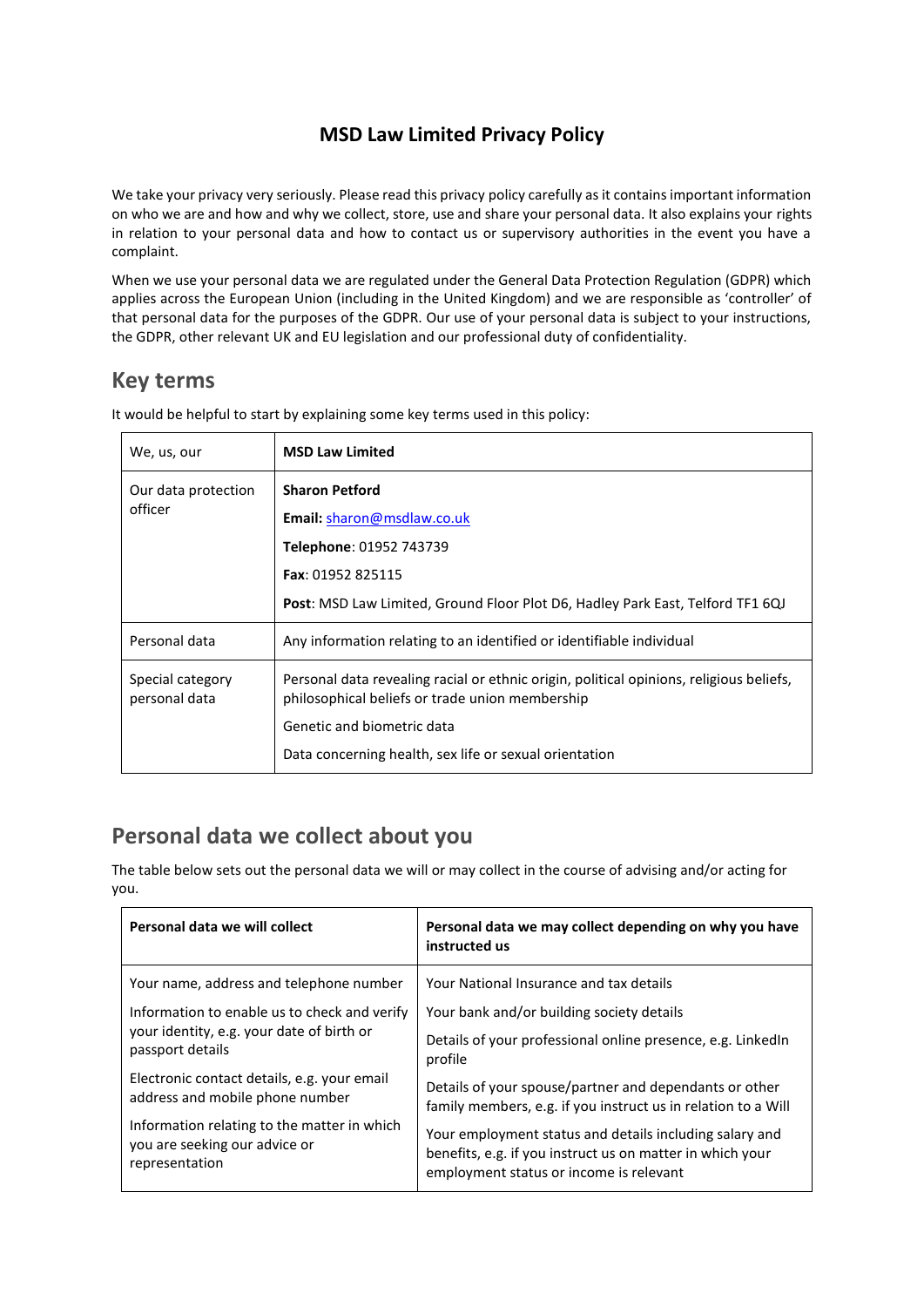| Personal data we will collect                                                                                                                                                                                                                                                                                                                                                                                    | Personal data we may collect depending on why you have<br>instructed us                                                                                                                                                                                                                                                                                                                                                                                                                                           |
|------------------------------------------------------------------------------------------------------------------------------------------------------------------------------------------------------------------------------------------------------------------------------------------------------------------------------------------------------------------------------------------------------------------|-------------------------------------------------------------------------------------------------------------------------------------------------------------------------------------------------------------------------------------------------------------------------------------------------------------------------------------------------------------------------------------------------------------------------------------------------------------------------------------------------------------------|
| Information to enable us to undertake a<br>credit or other financial checks on you<br>Your financial details so far as relevant to<br>your instructions, e.g. the source of your<br>funds if you are instructing on a purchase<br>transaction<br>Information about your use of our IT,<br>communication and other systems, and<br>other monitoring information, e.g. if using<br>our secure online client portal | Your nationality and immigration status and information<br>from related documents, such as your passport or other<br>identification, and immigration information,<br>Details of your pension arrangements, e.g. if you instruct us<br>to prepare a Will for you<br>Your medical records, e.g. if we are acting for you in relation<br>to a matter (such as a Will or Lasting Power of Attorney or<br>Court of Protection application) that requires proof of<br>capacity or information about a medical diagnosis |
|                                                                                                                                                                                                                                                                                                                                                                                                                  |                                                                                                                                                                                                                                                                                                                                                                                                                                                                                                                   |

This personal data is required to enable us to provide our service to you. If you do not provide personal data we ask for, it may delay or prevent us from providing services to you.

# **How your personal data is collected**

We collect most of this information from you, direct or via our secure online client portal. However, we may also collect information:

- from publicly accessible sources, e.g. Companies House or HM Land Registry;
- directly from a third party, e.g. :
	- sanctions screening providers;
	- credit reference agencies;
	- client due diligence providers;
- from a third party with your consent, e.g. :
	- your bank or building society, another financial institution or advisor;
	- consultants and other professionals we may engage in relation to your matter;
	- your employer and/or trade union, professional body or pension administrators;
	- your doctors, medical and occupational health professionals;
	- the local authority and benefits agencies such as the DWP.
- via our website—we use cookies on our website (for more information on cookies, please see our website)
- via our information technology (IT) systems, e.g.:
	- case management, document management and time recording systems;
	- automated monitoring of our websites and other technical systems, such as our computer networks and connections, CCTV and access control systems, communications systems, email and instant messaging systems;
	- cloud based server.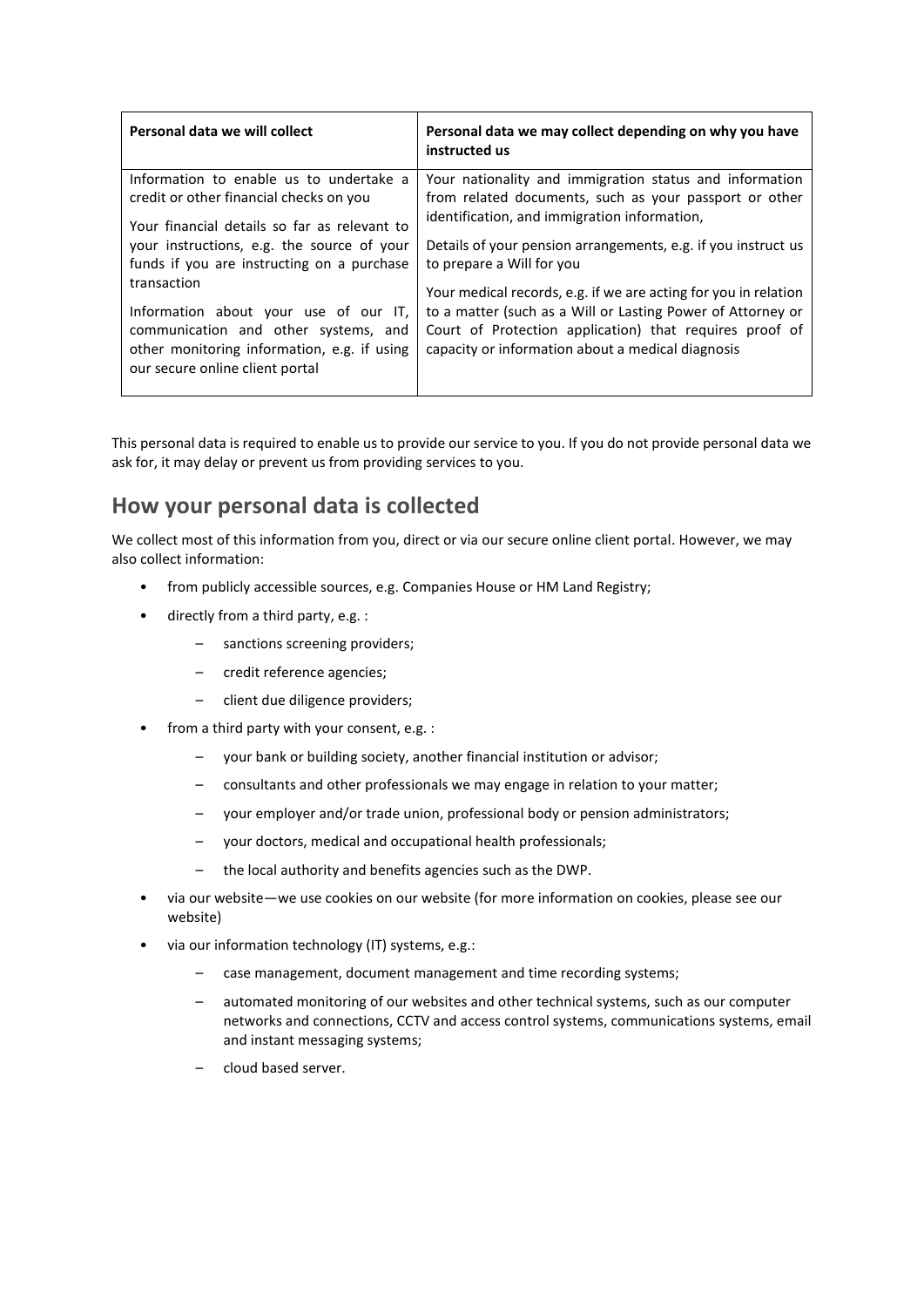#### **How and why we use your personal data**

Under data protection law, we can only use your personal data if we have a proper reason for doing so, e.g.:

- to comply with our legal and regulatory obligations;
- for the performance of our contract with you or to take steps at your request before entering into a contract;
- for our legitimate interests or those of a third party; or
- where you have given consent.

A legitimate interest is when we have a business or commercial reason to use your information, so long as this is not overridden by your own rights and interests.

The table below explains what we use (process) your personal data for and our reasons for doing so:

| What we use your personal data for                                                                                                                                                                                     | <b>Our reasons</b>                                                                                                                                                                                            |
|------------------------------------------------------------------------------------------------------------------------------------------------------------------------------------------------------------------------|---------------------------------------------------------------------------------------------------------------------------------------------------------------------------------------------------------------|
| To provide legal services to you                                                                                                                                                                                       | For the performance of our contract with you or<br>to take steps at your request before entering into<br>a contract                                                                                           |
| Conducting checks to identify our clients and verify<br>their identity<br>Screening for financial and other sanctions or<br>embargoes                                                                                  | To comply with our legal and regulatory<br>obligations                                                                                                                                                        |
| Other processing necessary to comply with<br>professional, legal and regulatory obligations that<br>apply to our business, e.g. under health and safety<br>regulation or rules issued by our professional<br>regulator |                                                                                                                                                                                                               |
| Gathering and providing information required by or<br>relating to audits, enquiries or investigations by<br>regulatory bodies                                                                                          | To comply with our legal and regulatory<br>obligations                                                                                                                                                        |
| Ensuring business policies are adhered to, e.g. policies<br>covering security and internet use                                                                                                                         | For our legitimate interests or those of a third<br>party, i.e. to make sure we are following our own<br>internal procedures so we can deliver the best<br>service to you                                     |
| Operational reasons, such as improving efficiency,<br>training and quality control                                                                                                                                     | For our legitimate interests or those of a third<br>party, i.e. to be as efficient as we can so we can<br>deliver the best service for you at the best price                                                  |
| Ensuring the confidentiality of commercially sensitive<br>information                                                                                                                                                  | For our legitimate interests or those of a third<br>party, i.e. to protect our intellectual property and<br>other commercially valuable information<br>To comply with our legal and regulatory<br>obligations |
| Statistical analysis to help us manage our practice,<br>e.g. in relation to our financial performance, client<br>base, work type or other efficiency measures                                                          | For our legitimate interests or those of a third<br>party, i.e. to be as efficient as we can so we can<br>deliver the best service for you at the best price                                                  |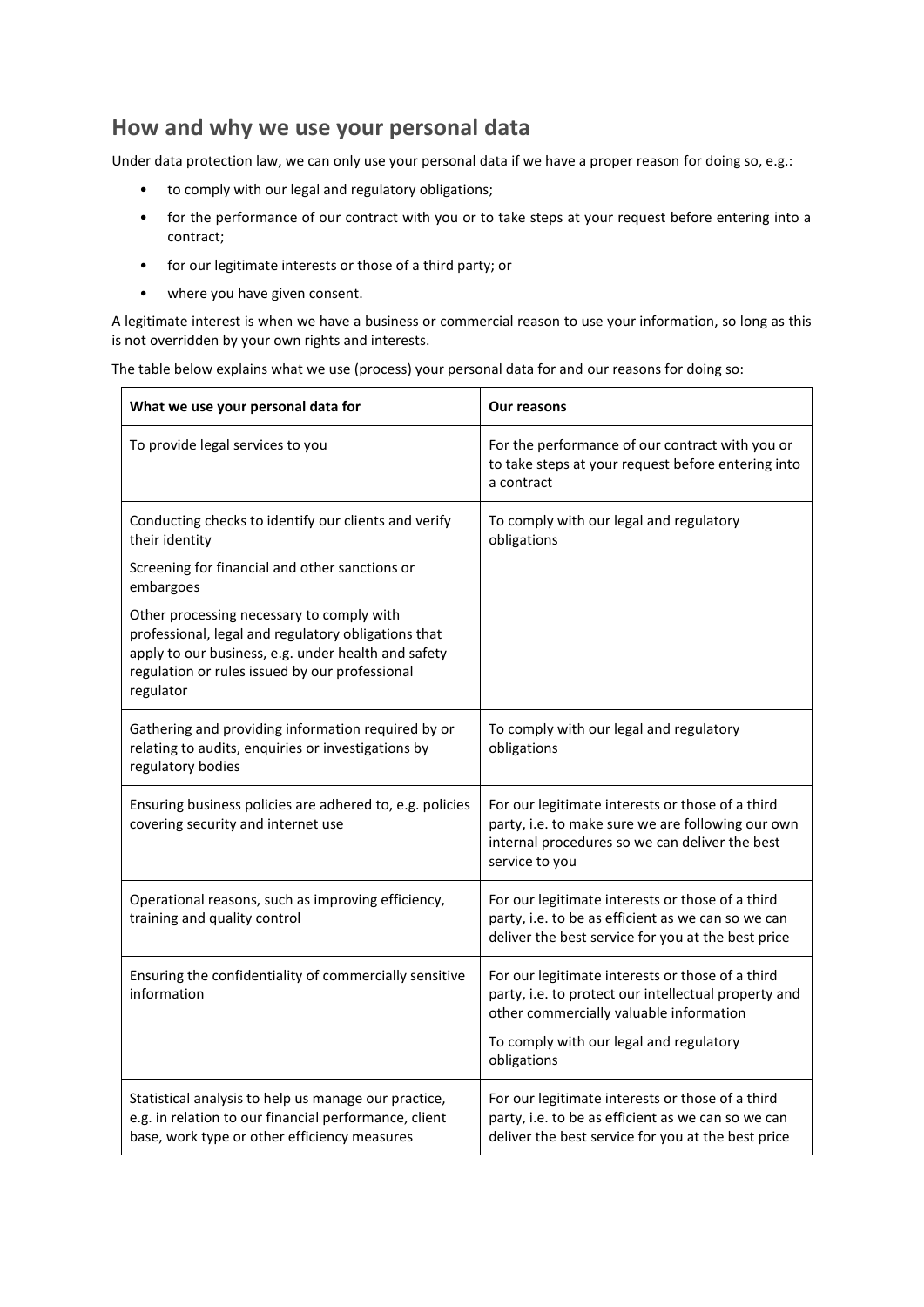| What we use your personal data for                                                                                                | Our reasons                                                                                                                                                                                       |
|-----------------------------------------------------------------------------------------------------------------------------------|---------------------------------------------------------------------------------------------------------------------------------------------------------------------------------------------------|
| Preventing unauthorised access and modifications to<br>systems                                                                    | For our legitimate interests or those of a third<br>party, i.e. to prevent and detect criminal activity<br>that could be damaging for us and for you                                              |
|                                                                                                                                   | To comply with our legal and regulatory<br>obligations                                                                                                                                            |
| Updating and enhancing client records                                                                                             | For the performance of our contract with you or<br>to take steps at your request before entering into<br>a contract                                                                               |
|                                                                                                                                   | To comply with our legal and regulatory<br>obligations                                                                                                                                            |
|                                                                                                                                   | For our legitimate interests or those of a third<br>party, e.g. making sure that we can keep in touch<br>with our clients about existing and new services                                         |
| Statutory returns                                                                                                                 | To comply with our legal and regulatory<br>obligations                                                                                                                                            |
| Ensuring safe working practices, staff administration<br>and assessments                                                          | To comply with our legal and regulatory<br>obligations                                                                                                                                            |
|                                                                                                                                   | For our legitimate interests or those of a third<br>party, e.g. to make sure we are following our own<br>internal procedures and working efficiently so we<br>can deliver the best service to you |
| Marketing our services and those of selected third<br>parties to:                                                                 | For our legitimate interests or those of a third<br>party, i.e. to promote our business to existing and<br>former clients                                                                         |
| -existing and former clients;                                                                                                     |                                                                                                                                                                                                   |
| -third parties who have previously expressed an<br>interest in our services;                                                      |                                                                                                                                                                                                   |
| -third parties with whom we have had no previous<br>dealings.                                                                     |                                                                                                                                                                                                   |
| Credit reference checks via external credit reference<br>agencies                                                                 | For our legitimate interests or a those of a third<br>party, i.e. for credit control and to ensure our<br>clients are likely to be able to pay for our services                                   |
| External audits and quality checks, e.g. for Lexcel, ISO<br>or Investors in People accreditation and the audit of<br>our accounts | For our legitimate interests or a those of a third<br>party, i.e. to maintain our accreditations so we<br>can demonstrate we operate at the highest<br>standards                                  |
|                                                                                                                                   | To comply with our legal and regulatory<br>obligations                                                                                                                                            |

The above table does not apply to special category personal data, which we will only process with your explicit consent.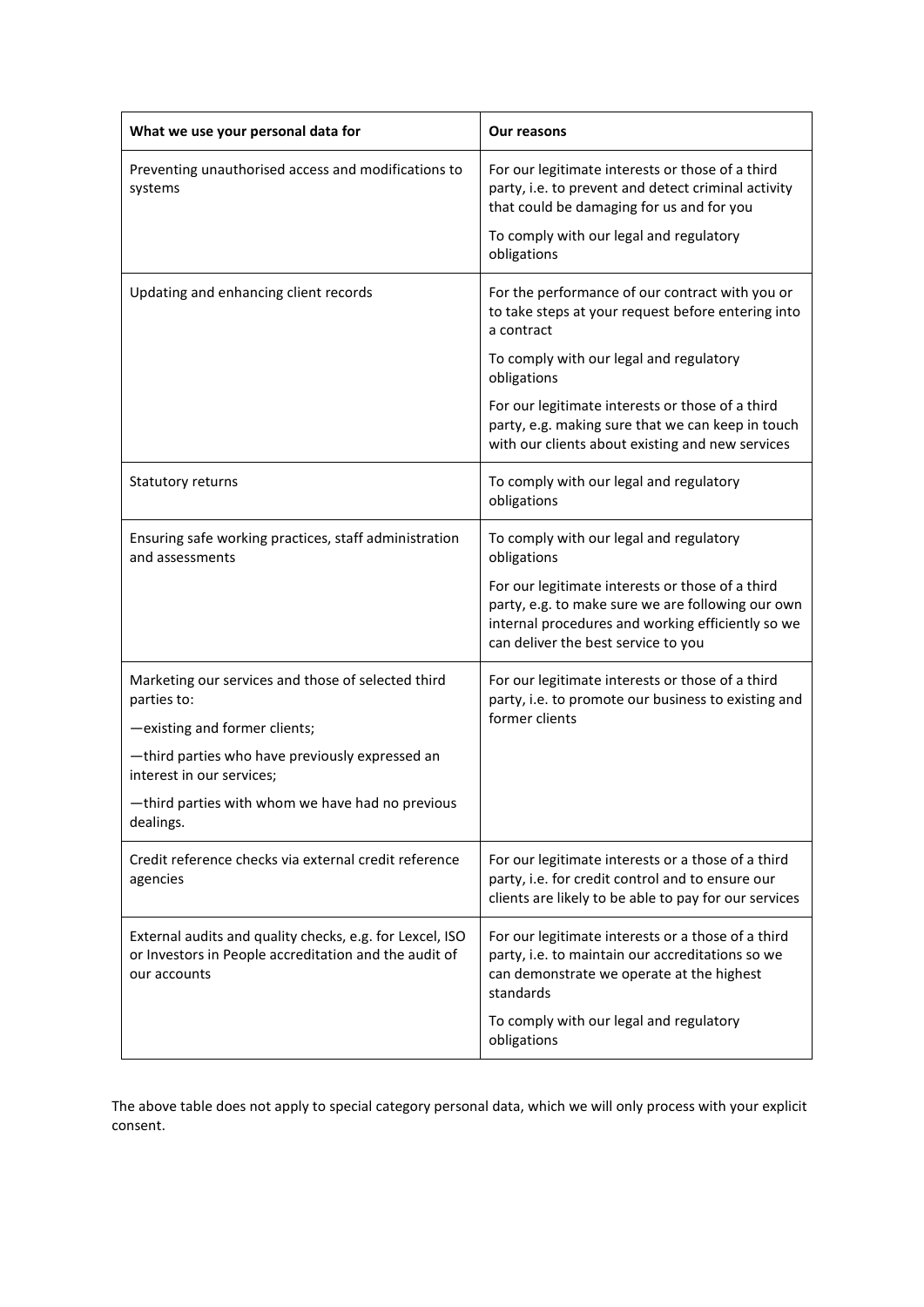# **Promotional communications**

We may use your personal data to send you updates (by email, text message, telephone or post) about legal developments that might be of interest to you and/or information about our services, including exclusive offers, promotions or new services.

We have a legitimate interest in processing your personal data for promotional purposes (see above '**How and why we use your personal data**'). This means we do not usually need your consent to send you promotional communications. However, where consent is needed, we will ask for this consent separately and clearly.

We will always treat your personal data with the utmost respect and never sell OR share it with other organisations **Donn & Co** for marketing purposes.

You have the right to opt out of receiving promotional communications at any time by:

- contacting us by email to sharon@msdlaw.co.uk or post to Sharon Petford, MSD Law Limited, Ground Floor Plot D6, Hadley Park East, Telford TF1 6QJ
- using the 'unsubscribe' link in emails or 'STOP' number in texts (if any)

We may ask you to confirm or update your marketing preferences if you instruct us to provide further services in the future, or if there are changes in the law, regulation, or the structure of our business.

#### **Who we share your personal data with**

We routinely share personal data with:

- professional advisers who we instruct on your behalf or refer you to, e.g. barristers, medical professionals, accountants, tax advisors, or other experts;
- other third parties where necessary to carry out your instructions this can include but is not limited to:
	- Your mortgage provider or HM Land Registry in the case of a property transaction
	- Companies House
	- Other relevant financial organisations
	- HM Courts & Tribunals Service
	- HM Revenue & Customs
	- The DWP or other benefits agencies
	- Office of the Public Guardian or the Court of Protection
	- The local authority
	- Social Services
	- Medical professionals
	- Developer's representatives (plot purchases and part exchange)
- credit reference agencies;
- our insurers and brokers;
- external auditors, e.g. in relation to ISO or Lexcel accreditation and the audit of our accounts;
- our professional regulator(s) e.g. the CLC;
- other legal professionals including in the case of plot purchases the Solicitors acting for the Developer;
- our bank;
- external service suppliers, representatives and agents that we use to make our business more efficient, e.g. marketing agencies, document collation or analysis suppliers, case management and IT providers and support services;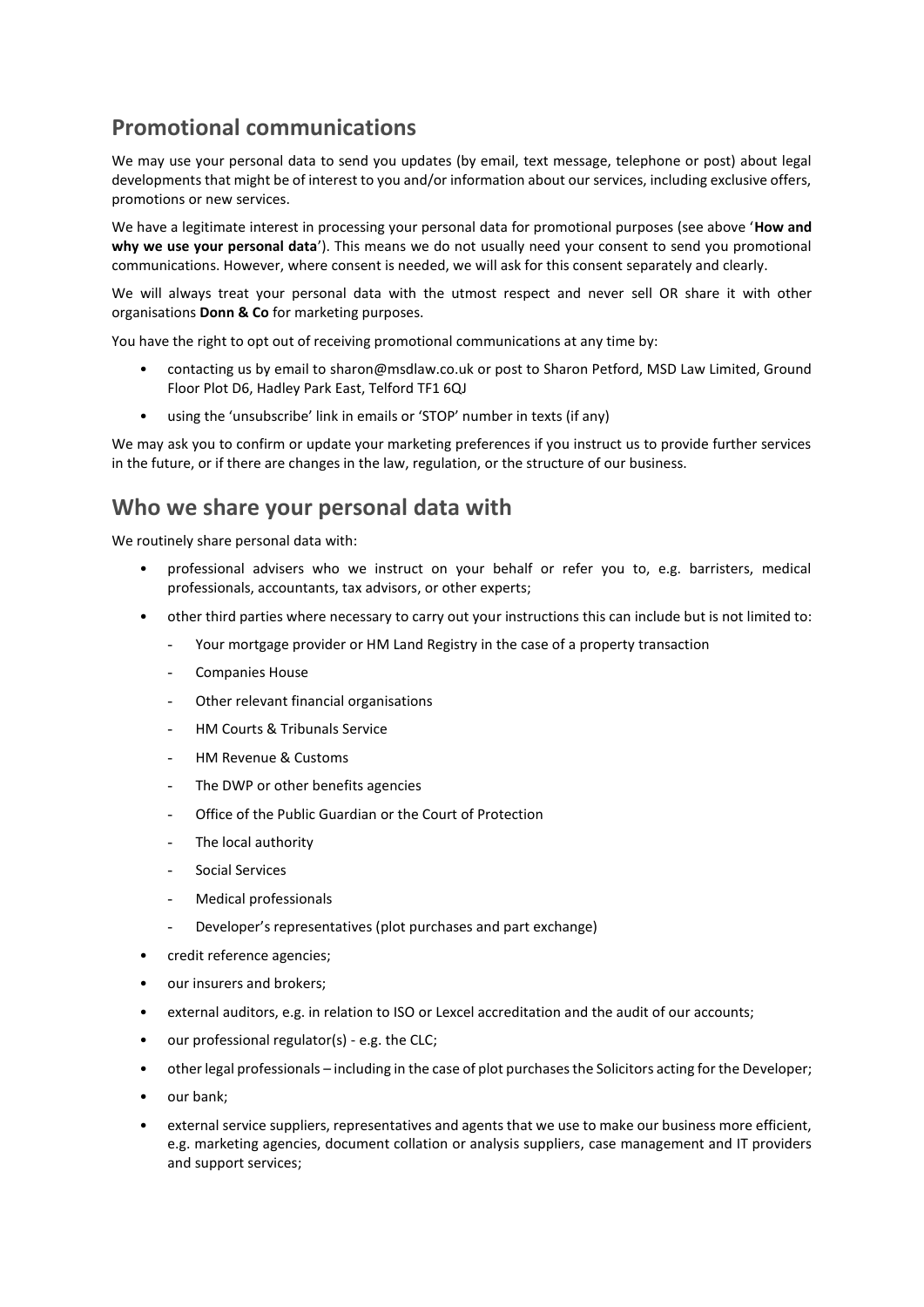We only allow our service providers to handle your personal data if we are satisfied they take appropriate measures to protect your personal data. We also impose contractual obligations on service providers relating to ensure they can only use your personal data to provide services to us and to you.

We may disclose and exchange information with law enforcement agencies and regulatory bodies to comply with our legal and regulatory obligations.

We may also need to share some personal data with other parties, such as potential buyers of some or all of our business or during a re-structuring. Usually, information will be anonymised but this may not always be possible. The recipient of the information will be bound by confidentiality obligations.

## **Where your personal data is held**

Information may be held at our offices and those of our third party agencies, service providers, representatives and agents as described above (see '**Who we share your personal data with**').

Some of these third parties may be based outside the European Economic Area. For more information, including on how we safeguard your personal data when this occurs, see below: '**Transferring your personal data out of the EEA**'.

## **How long your personal data will be kept**

We will keep your personal data after we have finished advising or acting for you. We will do so for one of these reasons:

- to respond to any questions, complaints or claims made by you or on your behalf;
- to show that we treated you fairly;
- to keep records required by law.

We will not retain your data for longer than necessary for the purposes set out in this policy. Different retention periods apply for different types of data. Further details on this are available in our data retention policy.

When it is no longer necessary to retain your personal data, we will delete or anonymise it.

### **Transferring your personal data out of the EEA**

To deliver services to you, it is sometimes necessary for us to share your personal data outside the European Economic Area (EEA), e.g. :

- with your and our service providers located outside the EEA;
- if you are based outside the EEA;
- where there is an international dimension to the matter in which we are advising you.

These transfers are subject to special rules under European and UK data protection law.

The following countries to which we may transfer personal data have been assessed by the European Commission as providing an adequate level of protection for personal data:

Current EU member countries and EEA members Iceland, Liechtenstein and Norway

Andorra, Argentina, Faroe Islands, Guernsey, Isle of Man, Israel, Jersey, New Zealand, Switzerland and Uruguay

Except for the countries listed above, non-EEA countries do not have the same data protection laws as the United Kingdom and EEA. We will, however, ensure the transfer complies with data protection law and all personal data will be secure. Our standard practice is to use standard data protection contract clauses which have been approved by the European Commission.

If you would like further information please see 'How to contact us' below.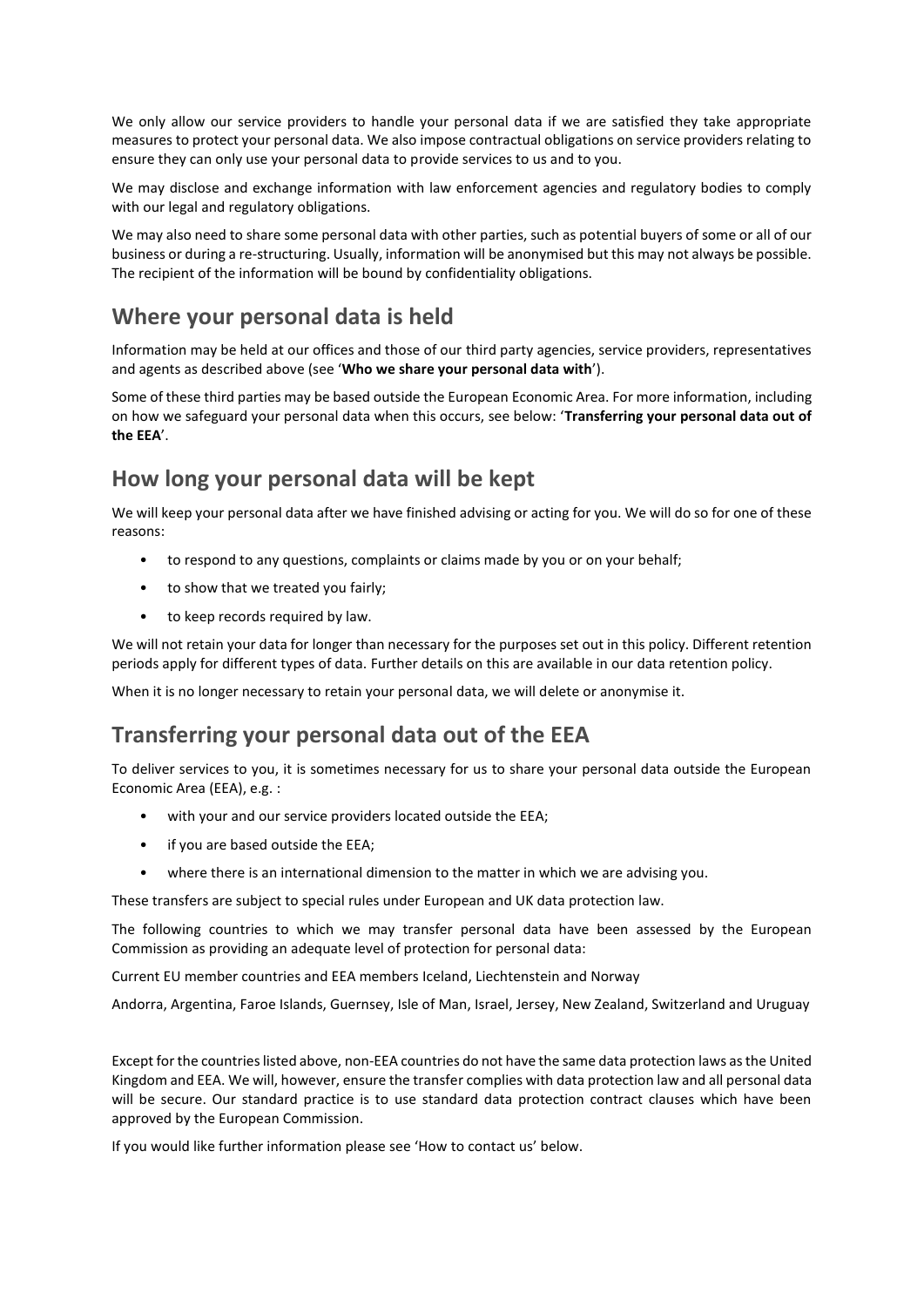# **Your rights**

You have the following rights, which you can exercise free of charge:

| Access                                                          | The right to be provided with a copy of your personal data                                                                                                                                                                                                                                  |
|-----------------------------------------------------------------|---------------------------------------------------------------------------------------------------------------------------------------------------------------------------------------------------------------------------------------------------------------------------------------------|
| Rectification                                                   | The right to require us to correct any mistakes in your personal data                                                                                                                                                                                                                       |
| To be forgotten                                                 | The right to require us to delete your personal data—in certain situations                                                                                                                                                                                                                  |
| Restriction of processing                                       | The right to require us to restrict processing of your personal data-in<br>certain circumstances, e.g. if you contest the accuracy of the data                                                                                                                                              |
| Data portability                                                | The right to receive the personal data you provided to us, in a structured,<br>commonly used and machine-readable format and/or transmit that data to<br>a third party-in certain situations                                                                                                |
| To object                                                       | The right to object:<br>-at any time to your personal data being processed for direct marketing<br>(including profiling);<br>-in certain other situations to our continued processing of your personal<br>data, e.g. processing carried out for the purpose of our legitimate<br>interests. |
| Not to be subject to<br>automated individual<br>decision-making | The right not to be subject to a decision based solely on automated<br>processing (including profiling) that produces le.g.al effects concerning you<br>or similarly significantly affects you                                                                                              |

For further information on each of those rights, including the circumstances in which they apply, please contact us or see the Guida[nce from the UK Information Commissioner's Office \(ICO\) on individuals' rights under the](http://ico.org.uk/for-organisations/guide-to-the-general-data-protection-regulation-gdpr/individual-rights/)  [General Data Protection Regulation.](http://ico.org.uk/for-organisations/guide-to-the-general-data-protection-regulation-gdpr/individual-rights/)

If you would like to exercise any of those rights, please:

- email, call or write to our Data Protection Officer—see below: '**How to contact us**'; and
- let us have enough information to identify you (e.g. your full name, address and client or matter reference number)*;*
- let us have proof of your identity and address (a copy of your driving licence or passport and a recent utility or credit card bill); and
- let us know what right you want to exercise and the information to which your request relates.

### **Keeping your personal data secure**

We have appropriate security measures to prevent personal data from being accidentally lost, or used or accessed unlawfully. We limit access to your personal data to those who have a genuine business need to access it. Those processing your information will do so only in an authorised manner and are subject to a duty of confidentiality.

We also have procedures in place to deal with any suspected data security breach. We will notify you and any applicable regulator of a suspected data security breach where we are legally required to do so.

If you want detailed information from Get Safe Online on how to protect your information and your computers and devices against fraud, identity theft, viruses and many other online problems, please visit [www.getsafeonline.org.](http://www.getsafeonline.org/) Get Safe Online is supported by HM Government and leading businesses.